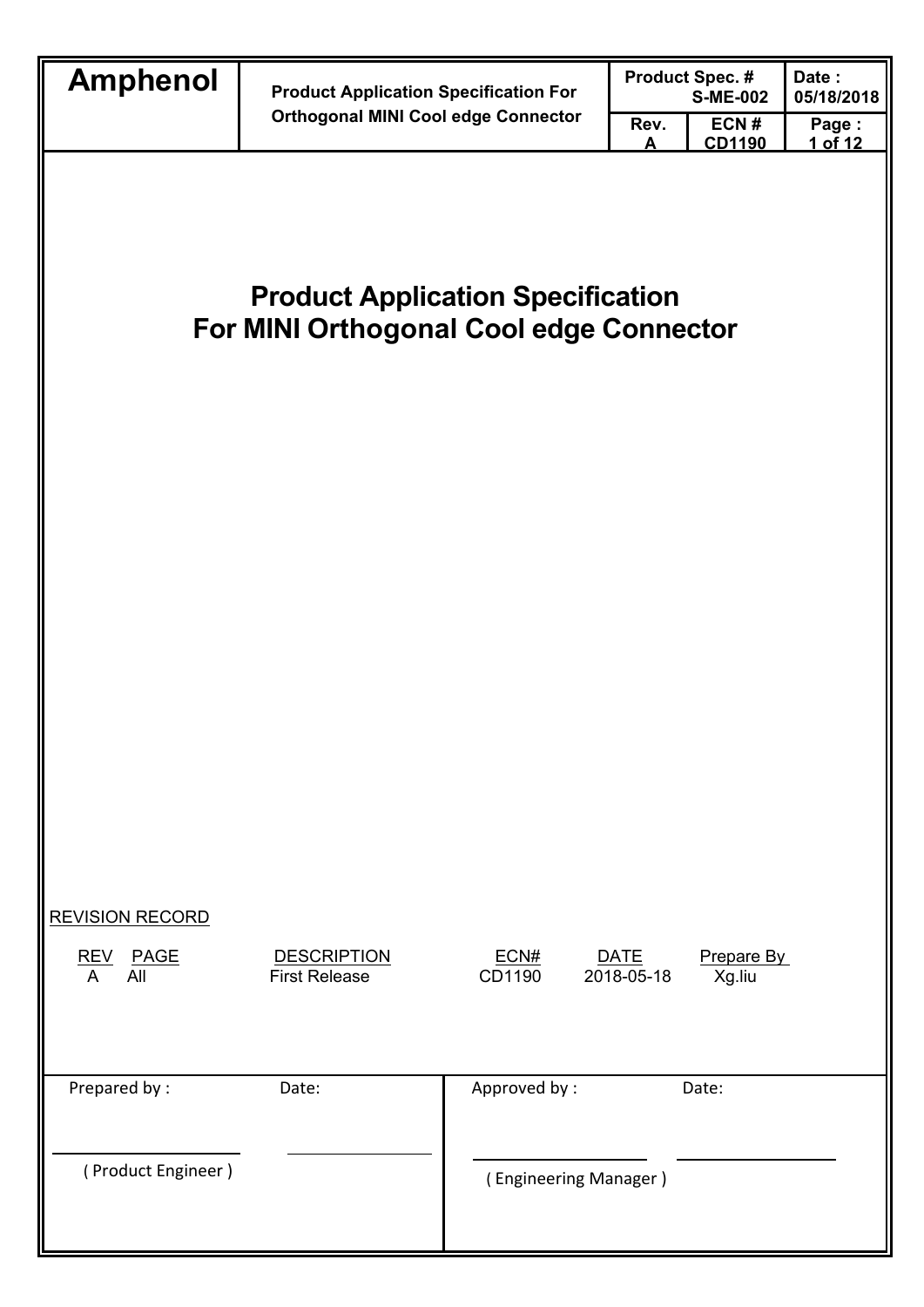| <b>Amphenol</b> | <b>Product Application Specification For</b> |           | <b>Product Spec. #</b><br><b>S-ME-002</b> | Date:<br>05/18/2018 |  |
|-----------------|----------------------------------------------|-----------|-------------------------------------------|---------------------|--|
|                 | <b>Orthogonal MINI Cool edge Connector</b>   | Rev.<br>A | ECN#<br><b>CD1190</b>                     | Page:<br>2 of 12    |  |
|                 |                                              |           |                                           |                     |  |
|                 | <b>TABLE OF CONTENT:</b>                     |           |                                           |                     |  |
|                 |                                              |           |                                           |                     |  |
|                 |                                              |           |                                           |                     |  |
|                 |                                              |           |                                           |                     |  |
|                 |                                              |           |                                           |                     |  |
|                 |                                              |           |                                           |                     |  |
|                 |                                              |           |                                           |                     |  |
|                 |                                              |           |                                           |                     |  |
|                 |                                              |           |                                           |                     |  |
|                 |                                              |           |                                           |                     |  |
|                 |                                              |           |                                           |                     |  |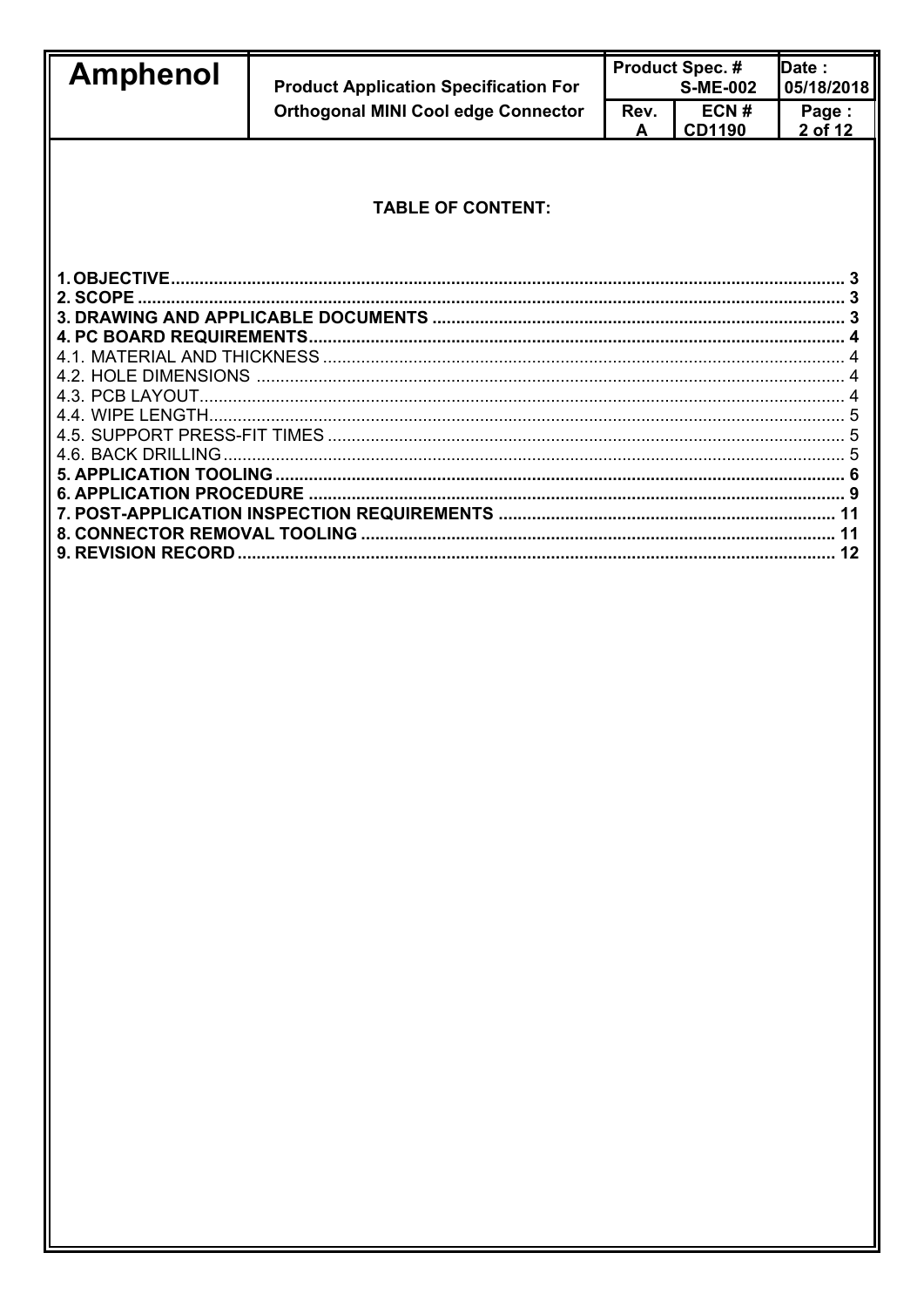**Amphenol Product Application Specification For Orthogonal MINI Cool edge Connector** 

| Date:<br><b>Product Spec. #</b> |                 |            |  |  |
|---------------------------------|-----------------|------------|--|--|
|                                 | <b>S-ME-002</b> | 05/18/2018 |  |  |
| Rev.                            | ECN#            | Page:      |  |  |
| А                               | <b>CD1190</b>   | 3 of 12    |  |  |

## **1. OBJECTIVE**

This specification provides information and requirements for customer application of the Orthogonal MINI Cool edge connector. It is intended to provide general guidance for process development. It should be recognized that no single process will work under all customer applications and the customers should develop processes to meet individual needs. However, if the processes vary from the recommended one, Amphenol cannot guarantee acceptable results.

## **2. SCOPE**

This specification provides information and requirements regarding application of Orthogonal MINI Cool edge connector to printed circuit boards (PCB). The connectors are designed for mother/daughter board applications and will accept different thickness of daughter card.



## **Figure 1: Orthogonal MINI Cool edge connectors**

## **3. DRAWING AND APPLICABLE DOCUMENTS**

- Amphenol Product Specification S-ME-001
- Amphenol Customer Drawings

Amphenol product drawings and specifications are available by accessing the Amphenol website or contacting the Amphenol Technical Service. In the event of a conflict between this specification and the product drawing, the drawing takes precedence. Customers should refer to the latest revision of Amphenol product drawings for appropriate product details.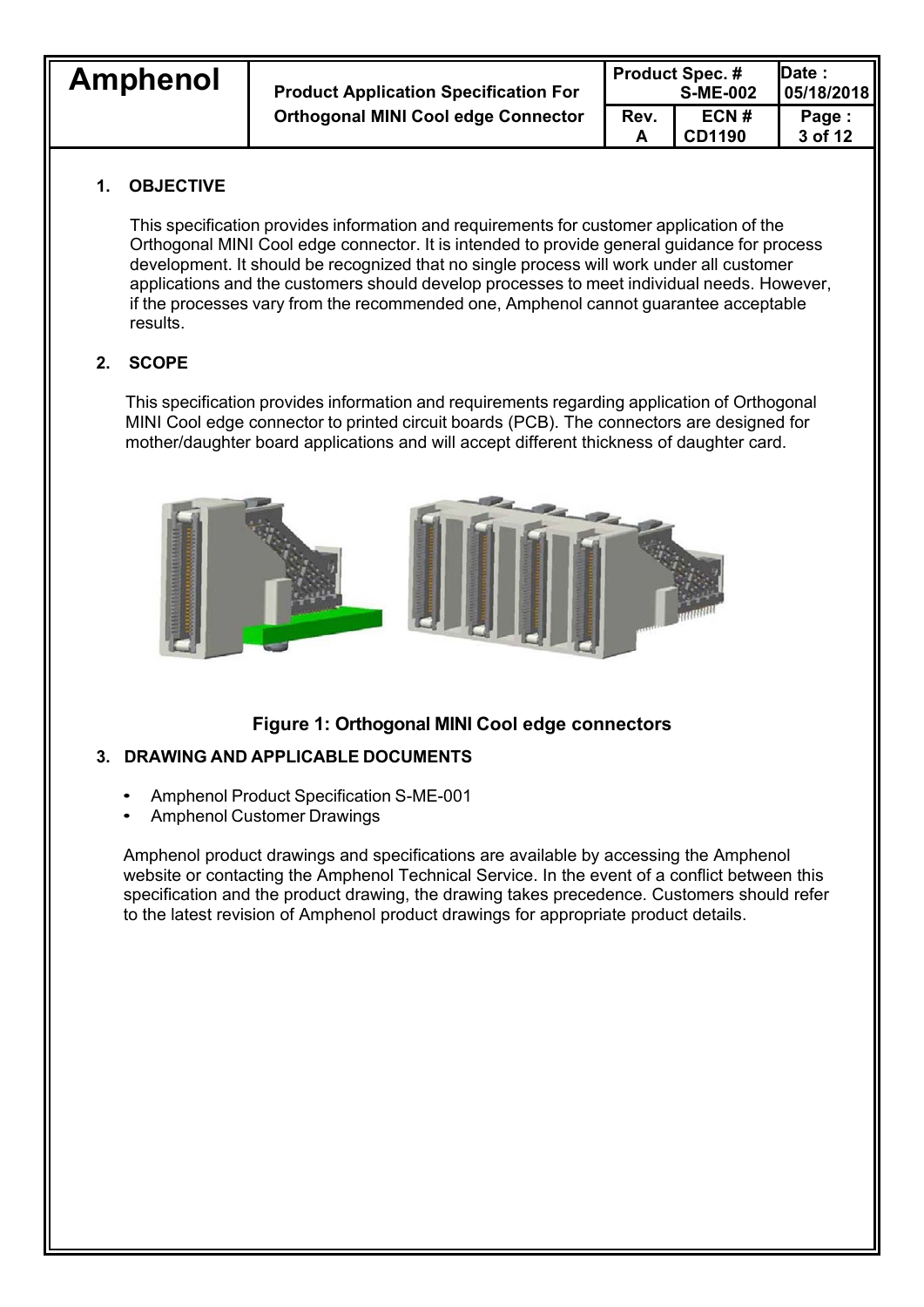| <b>Amphenol</b> | <b>Product Application Specification For</b> | <b>Product Spec. #</b><br><b>S-ME-002</b> |                       | <b>IDate:</b><br> 05/18/2018 |
|-----------------|----------------------------------------------|-------------------------------------------|-----------------------|------------------------------|
|                 | <b>Orthogonal MINI Cool edge Connector</b>   | Rev.                                      | ECN#<br><b>CD1190</b> | Page:<br>4 of 12             |

#### **4. PC BOARD REQUIREMENTS**

#### **4.1 MATERIAL AND THICKNESS**

The pc board material should be glass epoxy (FR4 or G-10) or more advance material. The recommended minimum pc board(mother board) thickness be 1.57mm

#### **4.2 Press-fit HOLE DIMENSIONS**

The holes must be drilled and plated through to dimensions which are defined in customer drawing.

#### **4.3 LAYOUT**

The holes for the connector assembly must be precisely located to ensure proper placement and optimum performance of the connector assembly. Recommended general holes, pads, dimensions, and tolerances are provided in Figure 2 . It's a general layout, please refer to customer drawing for recommended PCB layout and related dimensions.



#### **FOR 1.57mm Min thickness PCB**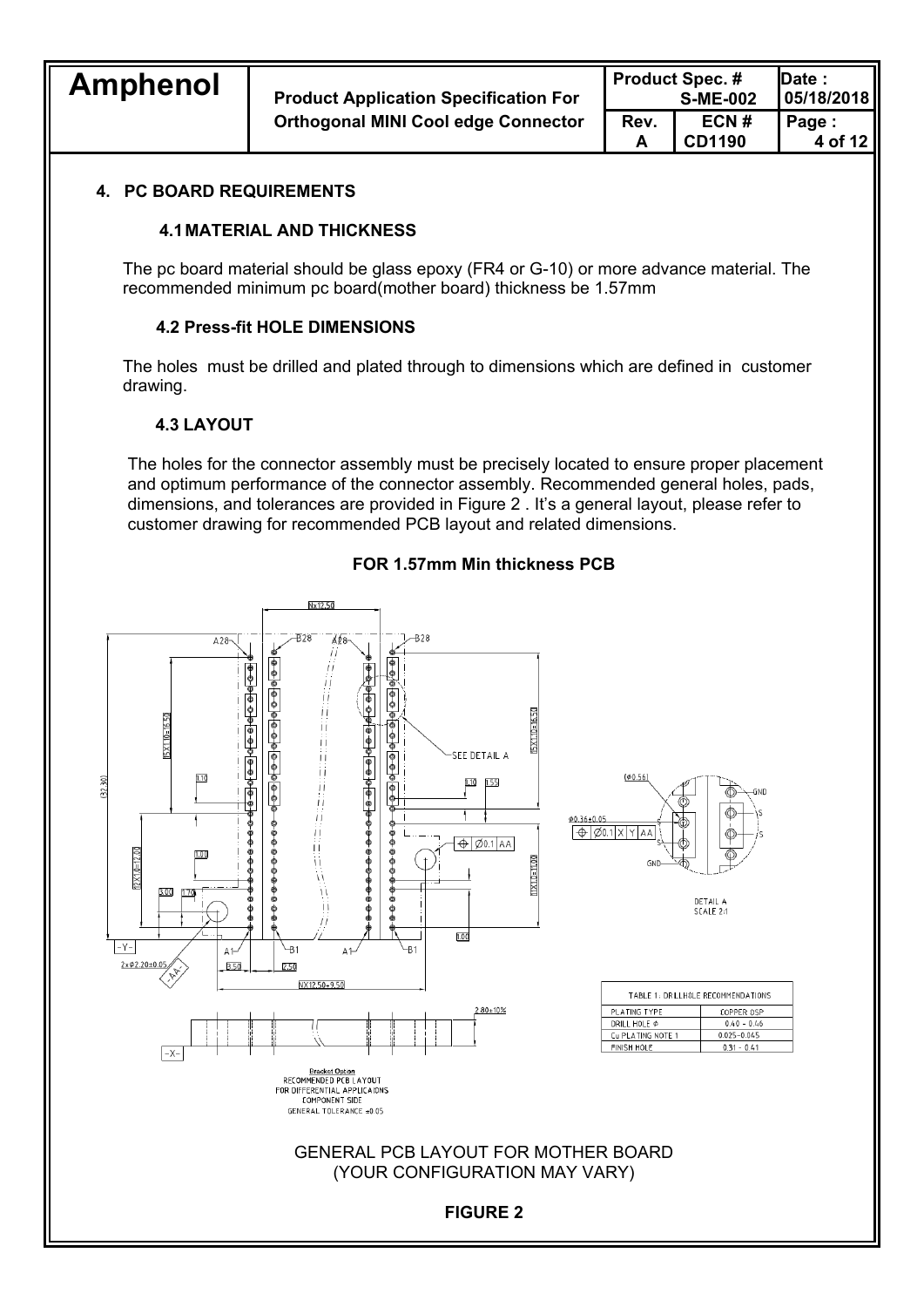

## **4.6 BACK DRILLING**

Back drilling is used by system designers that reduces the length of a conductive Via which will improve high speed signal integrity performance. When back drilling is performed it is important to avoid damaging the portion of the via that makes contact with any press-fit tails. See below for recommendations on proper back drilling.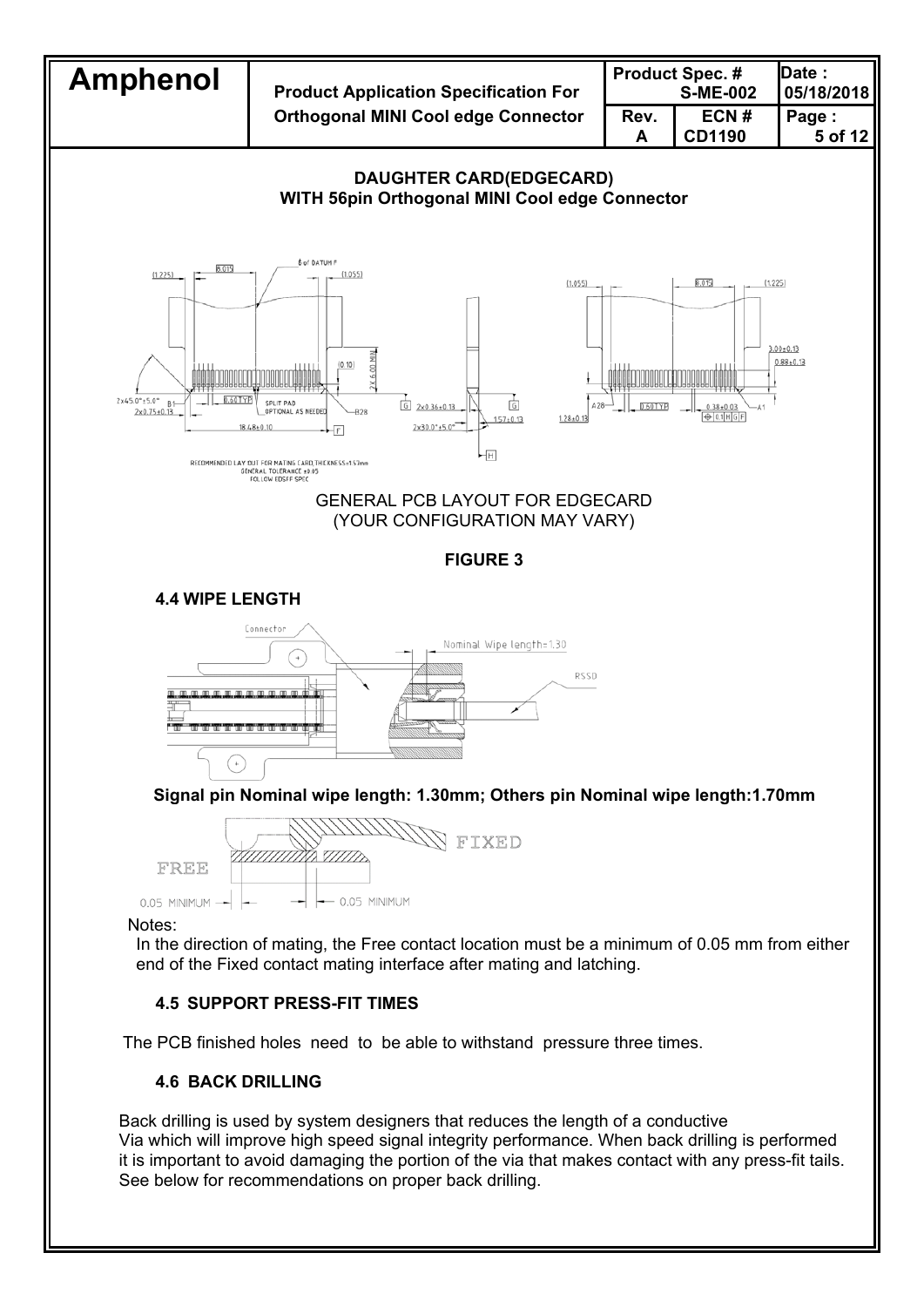

**Figure 4: View of Back Drilling** 

After a back drilling, the remaining via barrel length(Dim V) must be at least 1.2mm to ensure a reliable connection between the press-fit tails and the PCB. Assuming that the PCB manufacturer can maintain a back drilling depth tolerance of  $\pm$ 0.30mm relative to datum A, the nominal via length after back drilling would need to be 1.5mm.

## **5. APPLICATION TOOLING**

## **56Pin 1x4 Orthogonal MINI Cool edge connector**

The application tools recommended for 56pin 1x4 Orthogonal MINI Cool edge connector (Pitch 12.5mm)is shown in Figure 5. A special bottom support fixture will be necessary only if the connector tail are longer than the thickness of the PCB (the nominal tail length is 1.60mm ).



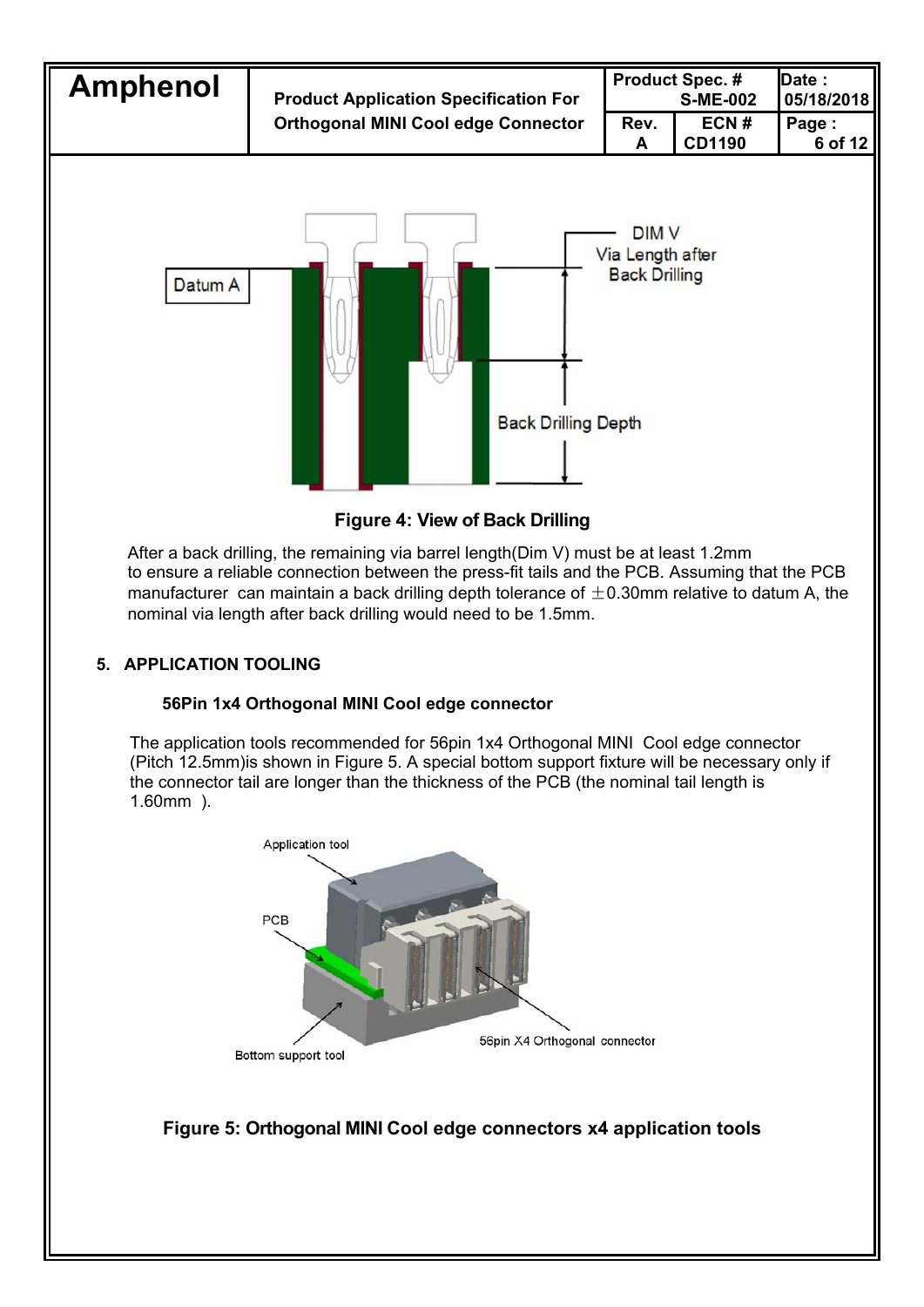

## **Figure 6: Orthogonal MINI Cool edge connector 1x4 application tools drawing**

#### **56Pin 1X2 Orthogonal MINI cool edge connector**

The application tools recommended for 56pin 1X2 Orthogonal MINI cool edge connector (Pitch 12.5mm)are shown in Figure 7. A special bottom support tool will be necessary only if the connector tail are longer than the thickness of the PCB (the nominal tail length is 1.60mm ). This tool could be a PCB with oversized holes or a custom tool designed by the user.



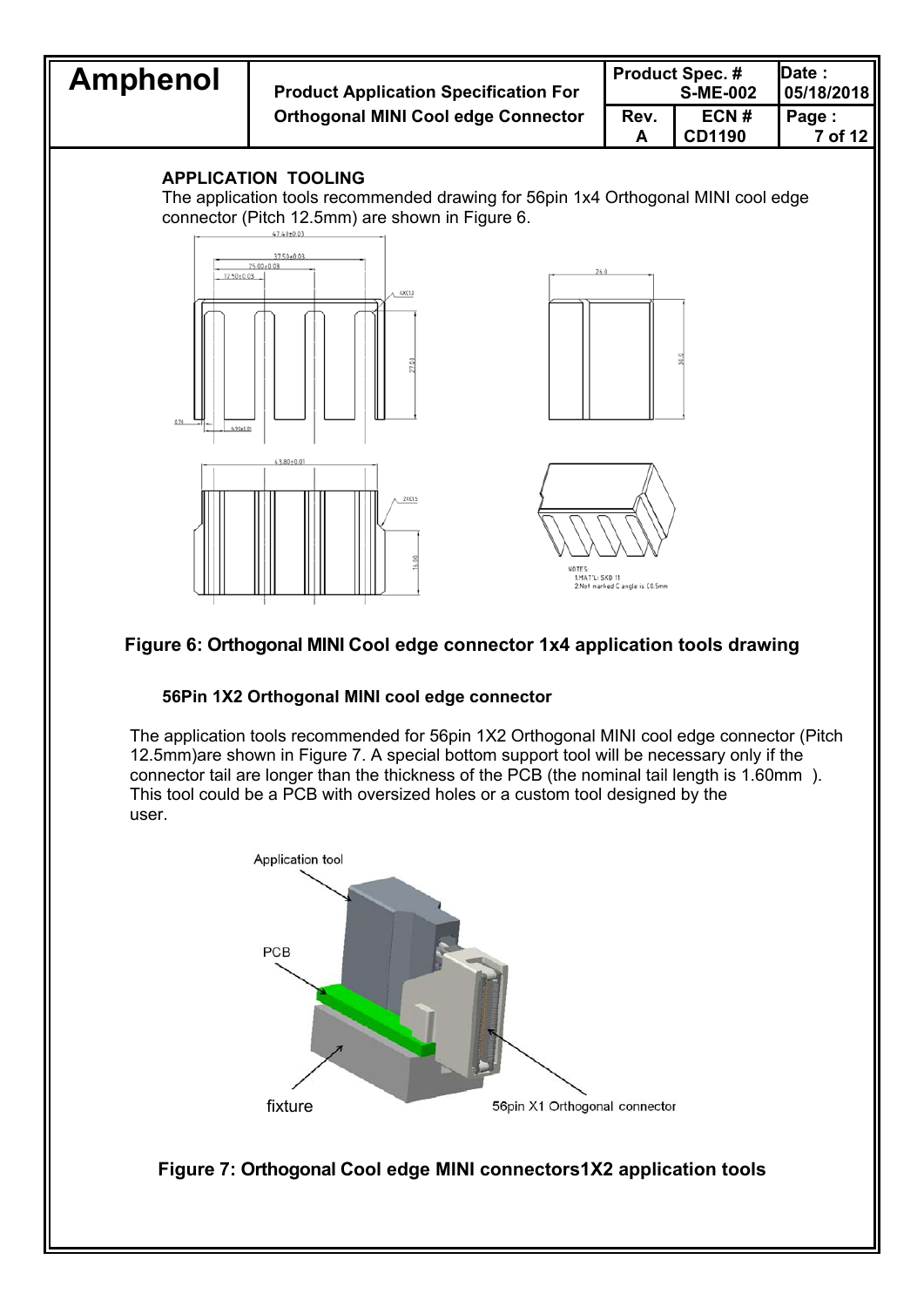

# **Figure 8: Orthogonal MINI Cool edge connector 1X2 application tools drawing**

## **INSERTION PRESSES Considerations when specifying a press**

The specified application tooling can be worked with in a variety of pressing machine. Several important items need to be considered when to consider when selecting an insertion press include:

- The press must have sufficient force to insert the specific receptacle configuration.
- The press arm should be sufficiently long to cover the Press Block tooling. This will prevent tolling fix.
- The fixture at bottom should be large enough to properly accommodate the PCB size.

Typical press types include:

- Manual arbor press
- Pneumatic press
- Hydraulic press
- Servo driven electronic press (IMPRESS)

The preferred press type is the servo driven electronic press. This press gives the best control during the insertion process and offers flexibility. Amphenol offers arbor, pneumatic and electronic presses. For more information, contact your local Customer Service Representative.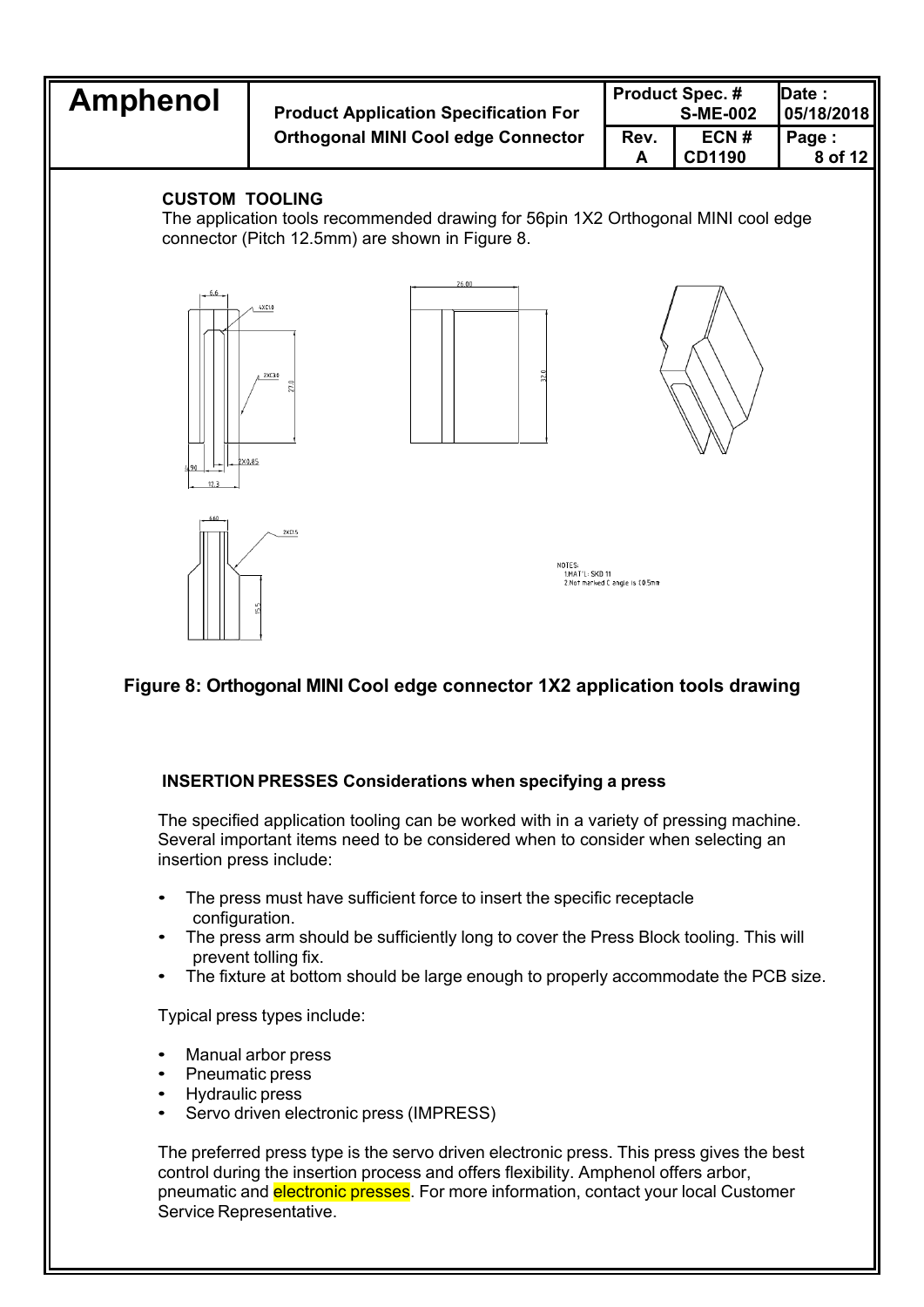

**Amphenol Product Application Specification For Orthogonal MINI Cool edge Connector**

|                 | <b>Product Spec. #</b> | <b>Date :</b> |
|-----------------|------------------------|---------------|
| <b>S-ME-002</b> |                        | 05/18/2018    |
| Rev.            | ECN#                   | Page:         |
| A               | <b>CD1190</b>          | 9 of 12       |

## **6. APPLICATION PROCEDURE**

#### **56Pin 1x4 Orthogonal MINI cool edge connector**

The application procedure for the 56pin 1x4 Orthogonal is as follows.

• Place Connector in the specific location on the PCB that all press-fit tails line up with the proper holes.



• Place the application tool in the proper location with respect to the Connector as shown below.



- Press fit: To ensure proper insertion, connectors must be centered beneath the press ram.
- Remove application tool and Install the M2 screw.

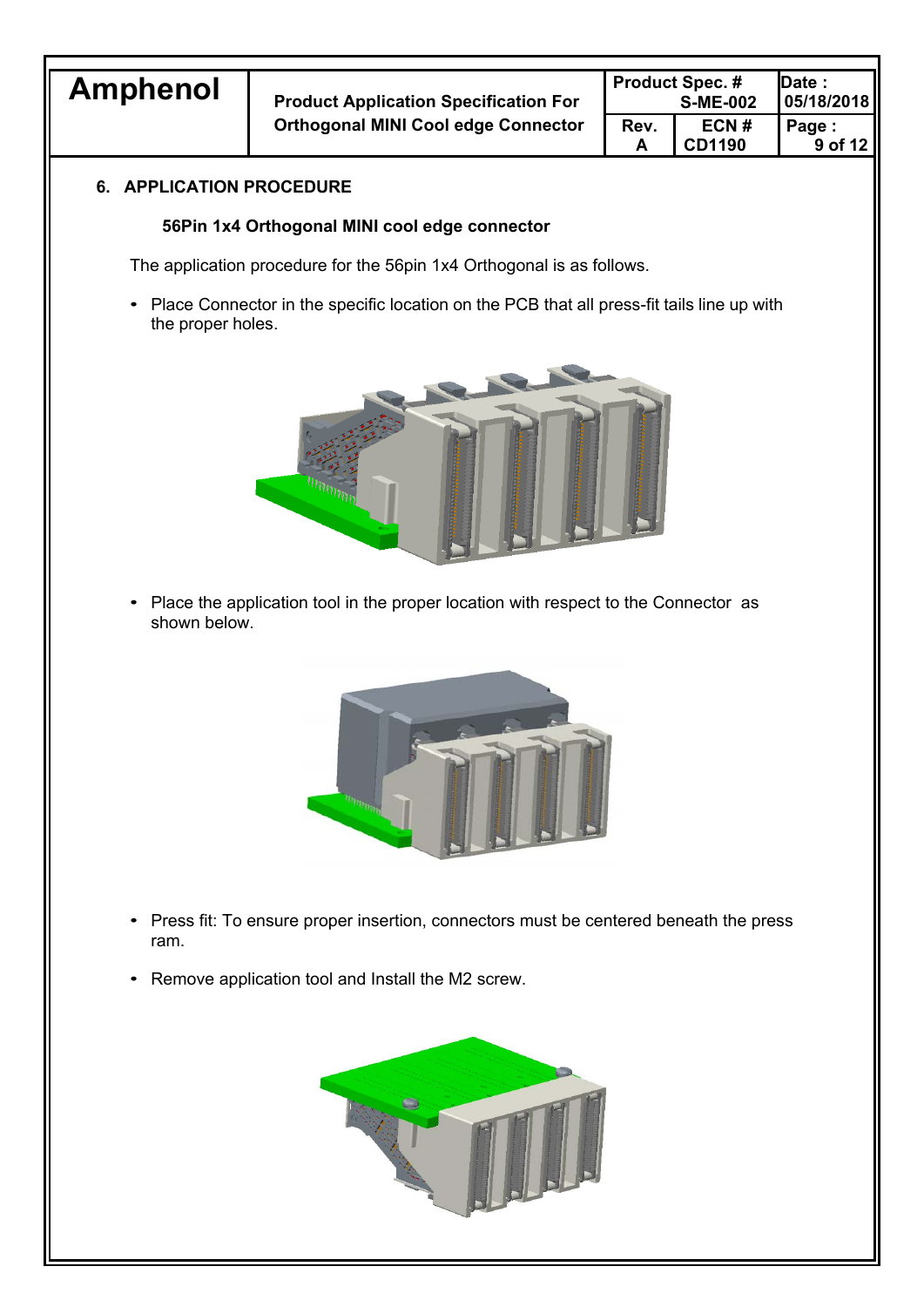| Rev.<br>ECN#<br>Page:<br><b>Orthogonal MINI Cool edge Connector</b><br>10 of 12<br><b>CD1190</b> | <b>Amphenol</b> | <b>Product Application Specification For</b> | <b>Product Spec. #</b><br><b>S-ME-002</b> |  | <b>IDate :</b><br>05/18/2018 |
|--------------------------------------------------------------------------------------------------|-----------------|----------------------------------------------|-------------------------------------------|--|------------------------------|
|                                                                                                  |                 |                                              |                                           |  |                              |

#### **RECOMMENDED INSERTION FORCES**

The recommended maximum insertion force for each press-fit pin is 28 N.

These recommended maximum force recommendations have been determined to yield acceptable insertion results for SnPb PTH's. While it is acceptable to use a lower force per press-fit pin, steps should be taken to guarantee that the connector is fully seated . Force settings may vary with different types of PTH finishes. Customers should develop parameters that best suit individual application requirements.

**EXAMPLE:** For 56Pin 1x4 Orthogonal cool edge connector, there are 224 press-fit tails being inserted into the PC board. Therefore, the maximum recommended press setting would be 6272 N (224 press-fit tails x 28 N).

• Actuate the insertion press

Actuation of the insertion press should be slow and controlled(example:25.4mm/minute), not fast like a punch press. Inserting to a specified force will yield more consistent results than inserting to a set distance.



- Remove assembly from insertion press.
- Inspect product for proper application.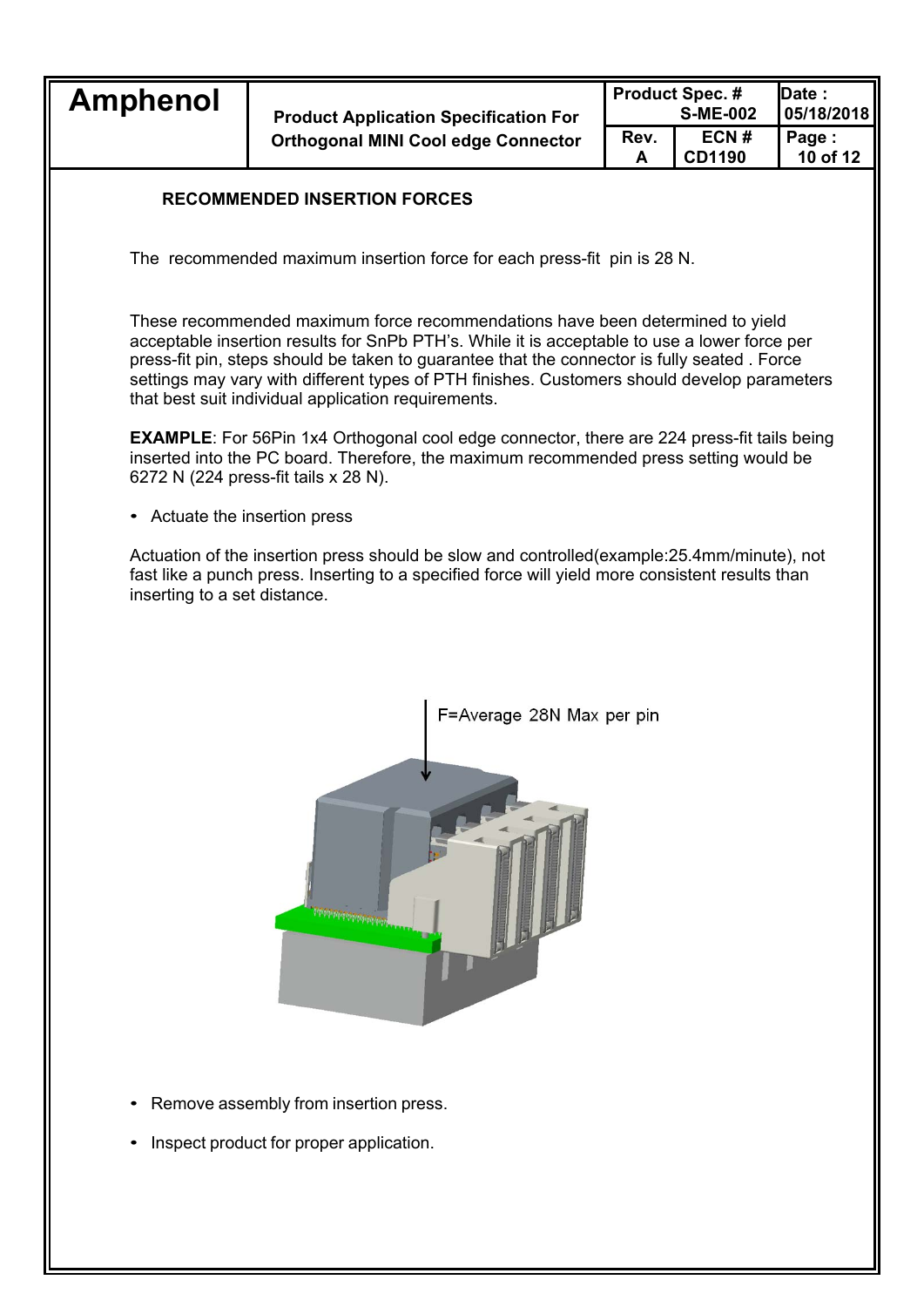| <b>Amphenol</b> | <b>Product Application Specification For</b> |      | <b>Product Spec. #</b><br><b>S-ME-002</b> | <b>IDate:</b><br>05/18/2018 |
|-----------------|----------------------------------------------|------|-------------------------------------------|-----------------------------|
|                 | <b>Orthogonal MINI Cool edge</b>             | Rev. | ECN#<br><b>CD1190</b>                     | Page:<br>11 of 12           |
|                 | <b>Connector</b>                             |      |                                           |                             |

#### **7. POST-APPLICATION INSPECTION REQUIREMENTS**

Post-application inspection should consist of several simple checks to assure that the Connector is applied properly and is not damaged.

- Visually assure that all press-fit tails are seated in the proper PCB holes and that none have been crushed during application.
- Visually assure that the plastic standoffs on the bottom of each assembly are seated within 0.10 mm of flush to the PCB but not crushed (see Figure 8). A larger gap beneath the standoffs may indicate that the connector is not seated fully or is not seated parallel to the board. This can cause misalignment when the PCB is mated to the SSD card.



0.10mm max distance between retainer and PCB

## **Figure 9: Proper seating depth**

#### **8. CONNECTOR REMOVAL TOOLING**

The following are Amphenol removal tool part numbers for Orthogonal Cool edge connectors. The referenced Amphenol Manual describes proper connector removal procedures for each type of connector.

| <b>Connector PN</b> |      | Column pitch, mm   Removal tool part no | Manual no. |
|---------------------|------|-----------------------------------------|------------|
| ME2005623110XX      | 12.5 | ME20056REMOVAL                          | R-ME-056   |

For some connector configurations it may be possible to use multiple repair methods. All recommended methods for repair will be described in the Amphenol manuals listed above.